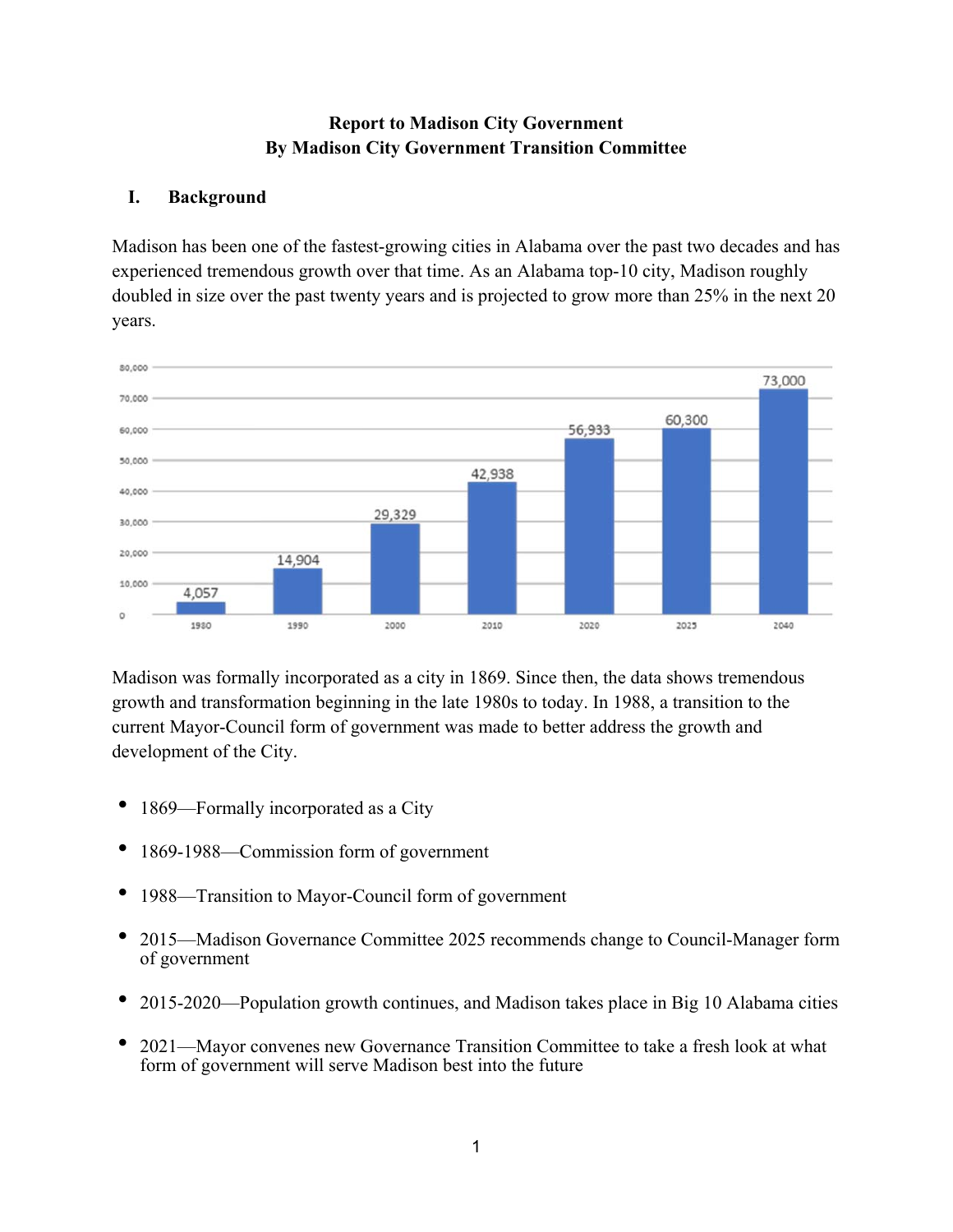The 2015 report of the Madison 2025 Governance Committee observed that rapid growth presented Madison with the opportunity to review the optimal form of municipal government that will benefit the citizens of Madison and allow the City to position itself for continued, sustainable growth. As a backdrop for its research, the committee observed that Madison is made up of highly educated citizens who expect excellent City services. However, the rapid growth of the City has put pressure on public services, and frequent turnover of elected officials has created some instability. They noted, for example, that prior to 2015, the City had 31 different Council members within only 7 election cycles, as well as 8 different Mayors within two terms.

#### **A. 2021 Committee Development**

 On August 9, 2021, Mayor Paul Finley designated the Madison City Government Transition Committee and presented it to the City Council. The Committee held its first meeting on August 31, 2021. The committee is comprised of the following citizens:

 Arthur Brackett Roseanna Cox Mike Oliver Beth B. Richardson James Ross Cecilia Showalter Megan Zingarelli (Staff Advisor)

#### **II. Questions Presented**

- A. Should Madison stagger its Council-Mayor elections and if so, when?
- B. Should Madison change its current form of government to a Council-Manager form of government and if so, why?

### **III. Methodology**

#### **A. Research Conducted and Findings Developed**

The committee engaged in several months of research. This work included reviewing background information on the growth of the City and the 2015 report from the Madison Governance Committee. The committee also met and interviewed a variety of city leaders across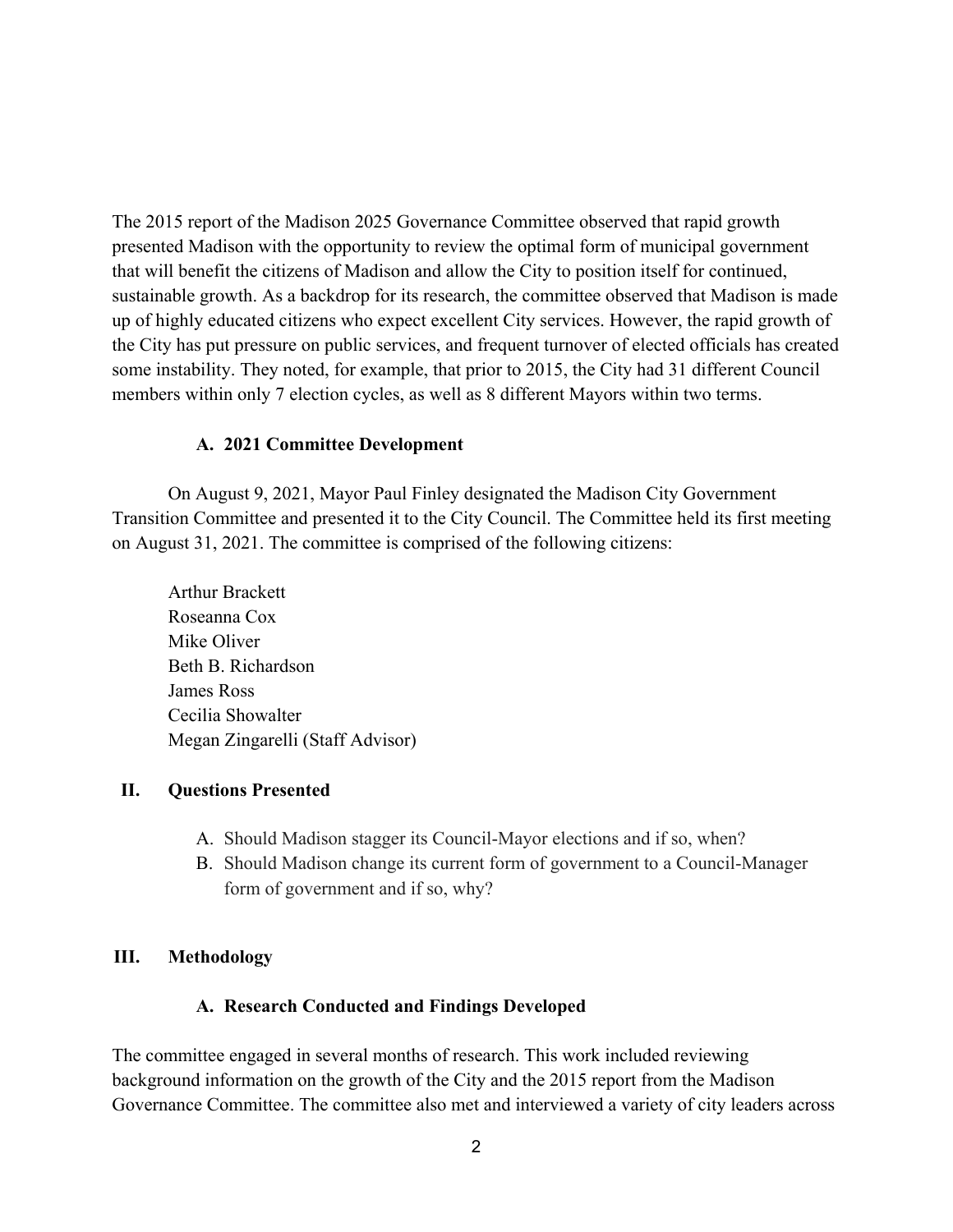the state, as well as current Madison City Department Heads. The committee held several internal working meetings to develop questions, discuss issues, and prepare findings.

The committee met with the following city leaders from Madison and across Alabama to better understand the advantages and disadvantages of potential staggered elections and a Council-Manager form of government and to learn from the firsthand experience of these leaders:

- 1. Mountain Brook City Manager Sam Gaston (October 15, 2021)
- 2. Huntsville Mayor Tommy Battle (October 18, 2021)
- 3. Madison City Former Council President Tommy Overcash (October 18, 2021)
- 4. Decatur City Attorney Herman Marks and Assistant City Attorney Chip Alexander (October 26, 2021)
- 5. Madison City Various Department Heads (October 27, 2021)
- 6. Vestavia Hills City Manager Jeff Downes (November 1, 2021)
- 7. Auburn City Manager Megan McGowan (November 14, 2021)
- 8. Pelham City Manager Gretchen DiFante (December 6, 2021)
- 9. Madison City Former City Council President, NLC President Cynthia McCollum (December 15, 2021)

### **IV. Conclusions and Recommendations**

# **A. Recommendation: Madison should stagger its City Council elections so that they take place every two years, with roughly half of the Council plus Mayor elected at a time.**

The committee, by majority vote, recommends that elections for City Council and Mayor be staggered (every two years). These elections would begin in 2025 and will require approval by the Alabama Legislature.

The primary driver for recommending staggered terms among the City Council and Mayor to every two years is the ensured continuity of experience on the City Council. This structure reduces the risk of a full Council turnover in one election. Moreover, momentum towards the strategic plans of the city continue even when elections for some are taking place. At the same time, staggered terms create a potential for fresh perspectives every two years.

The committee recognizes that staggering elections to every two years will increase the workload of the City Clerk's office and present additional costs to the city. The number of municipal elections would double, and the cost of each election can be expensive and entail the additional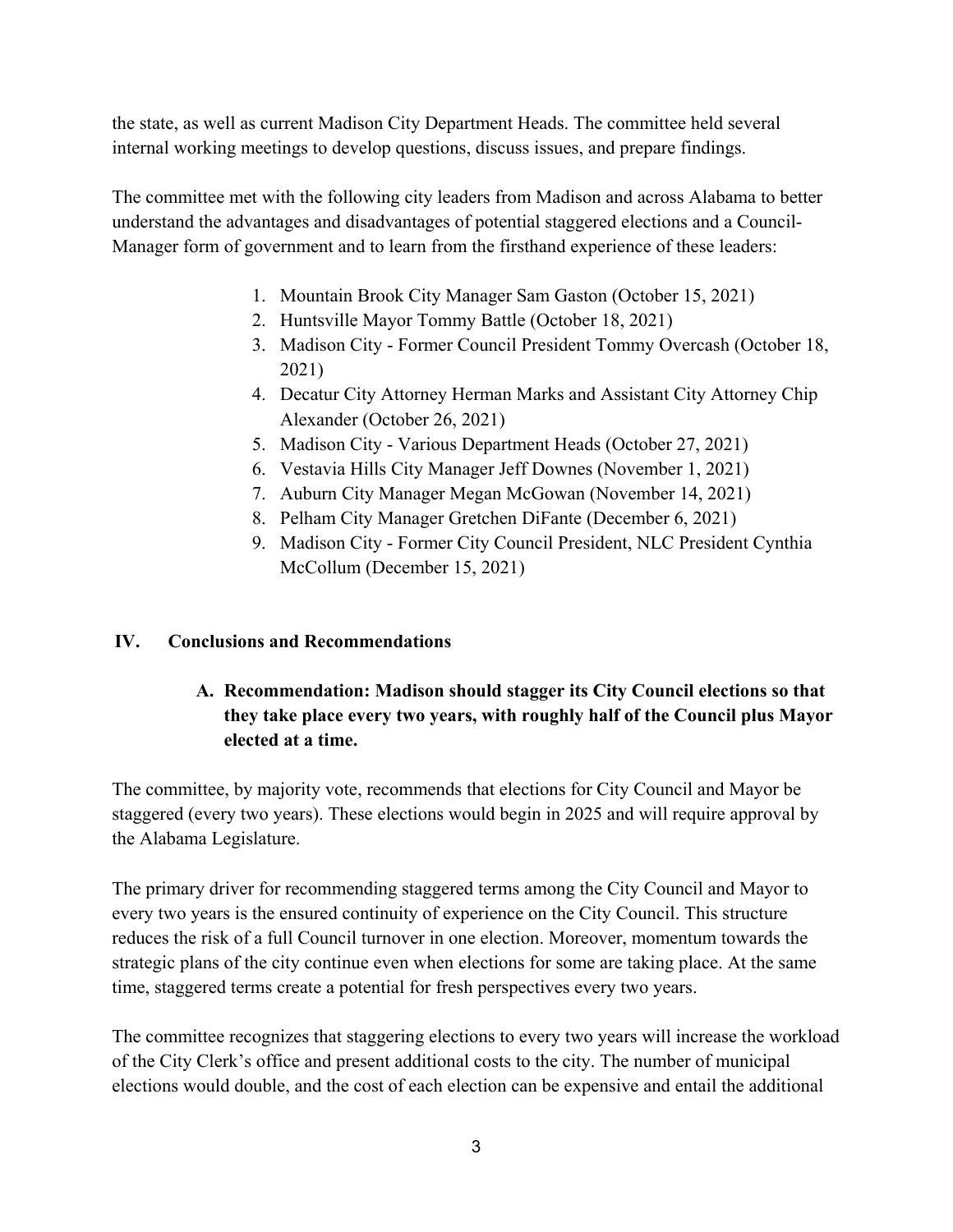task of hiring volunteers to staff the polls. However, despite these factors, the committee believes that the risk mitigation of the staggered-term structure for the good governance of the city far outweighs the additional cost.

## **B. Recommendation: Madison City should transition to a Council-Manager form of government as outlined by the Alabama Council-Manager Act.**

The committee unanimously recommends that Madison change to a Council-Manager form of government. The committee further recommends following the procedures outlined in the Alabama Council-Manager Act, starting with a petition, then proceeding to a special election in which the citizens of Madison would vote on the change.

The recommended form of government places a credentialed city management professional in charge of daily operations of the city. That selection is made together by the City Council and Mayor. Consequently, the City Manager can be removed by a majority vote of the Mayor and Council. This structure ensures that the City Manager position will not become politicized and will work for the legislative branch of city government without bias or favor.

A Council-Manager form of government further provides continuity of city management even as elected officials change. In today's form of government, each new mayor can appoint a city administrator with no required experience or expectations that he or she work equally for each member of the City Council. Furthermore, a city can at any time elect a wildly popular Mayor who has no experience in public administration. The appointment of a professional City Manager ensures that the business of the city continues successfully even as new leadership and vision come on board.

The Council-Manager form of government ensures that policy-making and vision-casting resides with the officials elected by citizens, and the daily operations and administrative functions are carried out by a professional whose focus is to keep basic City services including trash collection, roadwork, mowing, inspections, and general maintenance running smoothly and on schedule. A CEO/COO analogy is a good one. With a rapidly growing city, today's form of government requires the Mayor to be directly involved with administrative and operations issues day in and day out. The new form of government provides the city with a professional "Chief Operating Officer" who can keep the city functions running efficiently, allowing the Mayor to focus on big-picture needs of the City. The City Manager can also help with overall city planning and monitor the city's adherence to a strategic growth plan set by the Mayor and Council, while ensuring efficient structure and function of various city departments. The presence of a professional City Manager also clarifies the reporting chain for city department heads and keeps politics out of the administration of the city.